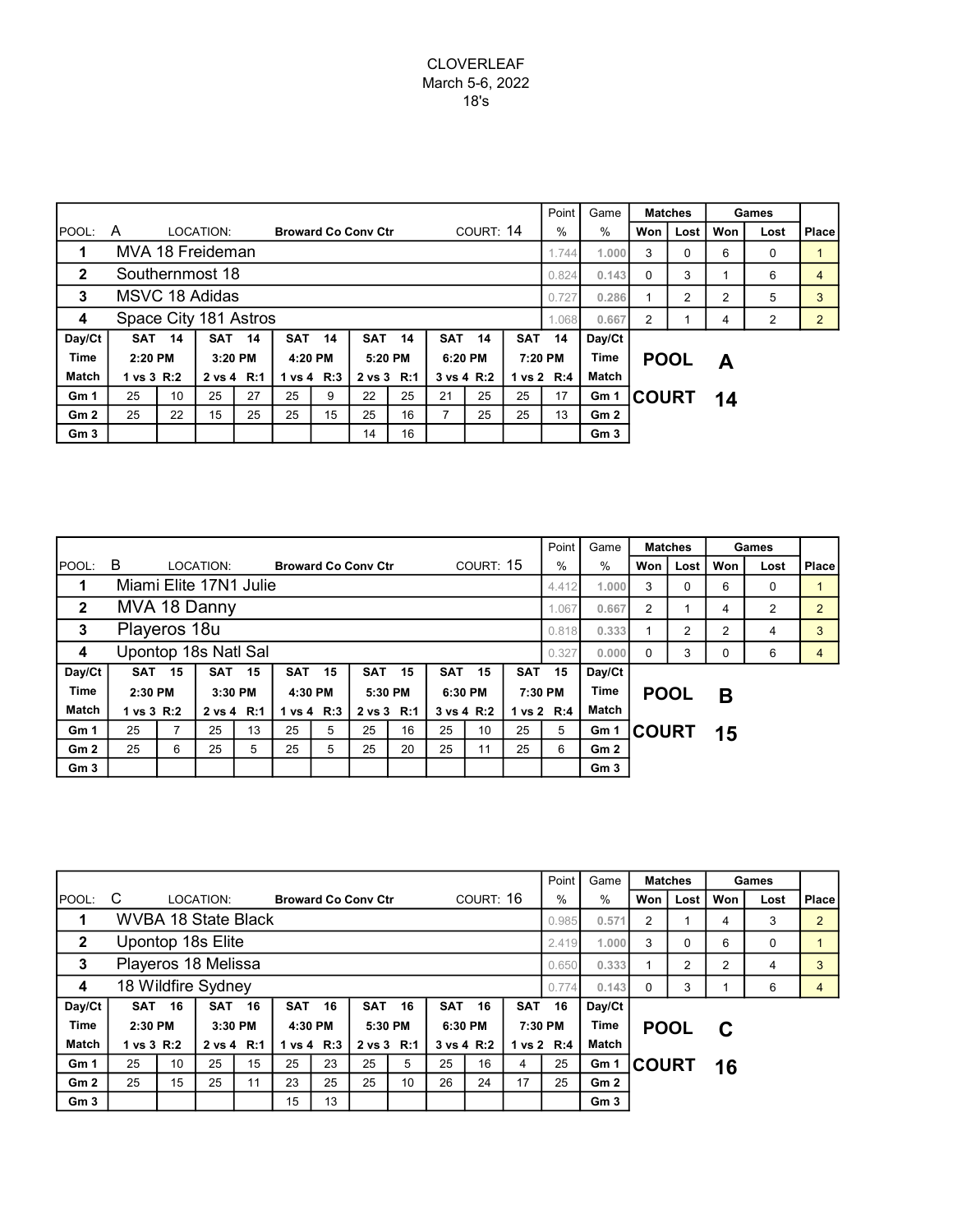## GOLD